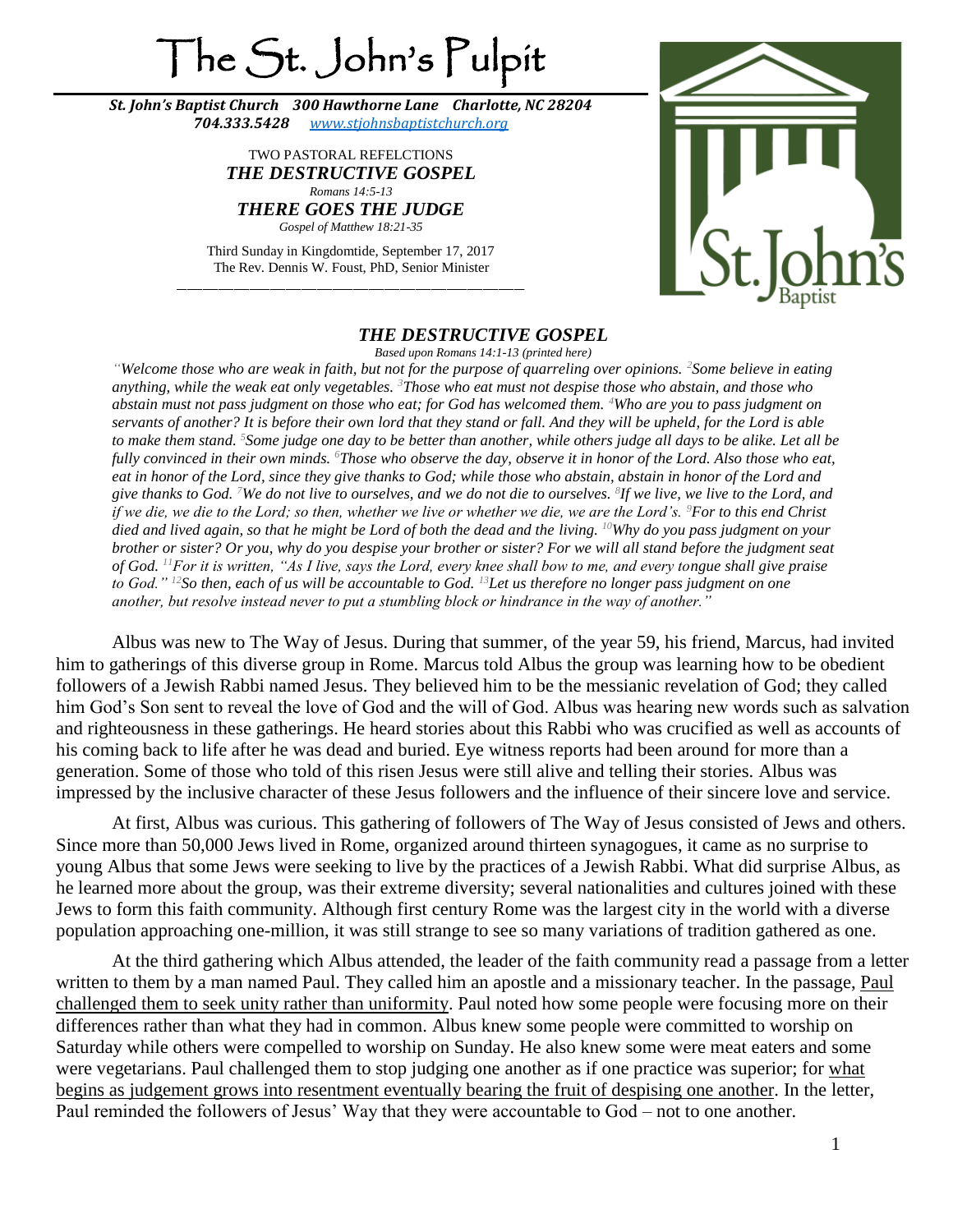Albus was reminded of a story Marcus had told him. It was a story about one of Jesus' teachings passed down through the years. Jesus told his disciples, "*Do not judge, so that you may not be judged*." Then Jesus told a story about seeing specks in another person's eye but being blind to the logs in your own eye. It conjured up a humorous picture of a person contorting their posture to look around a huge log to see a tiny speck. Albus realized that if he focused on what he determined to be wrong in another person, he could not focus on what God saw as wrong within Albus.

That was the day Albus started understanding this Gospel, this Good News of God's Love truly was saving his life; spiritually transforming him. He had been so focused on figuring out 'what the Gospel is' that he had failed to see 'what the Gospel does.' Although he understood this Gospel of Jesus was building him up in hope, joy, love, generosity, tolerance and kindness – constructive, so to speak; the Gospel was also destructive. The Gospel was destroying some logs in his life; tearing down prejudice, cultural blindness, social bias, selfishness, greed, grudges, impatience, apathy toward the will of God, etc. On that day, he became one in what has become a long line of Jesus' followers. Albus committed himself to God and asked God to use the Gospel of Jesus' to destroy everything in his life that could be a stumbling block or a hindrance to the message of Jesus flowing through him. Albus became an influence for the wideness of God's mercy in the life of the world.

## *THERE GOES THE JUDGE*

*Gospel of Matthew 18:21-33*

*"Then Peter came and said to Jesus, "Lord, if another member of the church sins against me, how often should I forgive? As many as seven times?" <sup>22</sup>Jesus said to him, "Not seven times, but, I tell you, seventy-seven times. <sup>23</sup>"For this reason the kingdom of heaven may be compared to a king who wished to settle accounts with his slaves. <sup>24</sup>When he began the reckoning, one who owed him ten thousand talents was brought to him; <sup>25</sup>and, as he could not pay, his lord ordered him to be sold, together with his wife and children and all his possessions, and payment to be made. <sup>26</sup>So the slave fell on his knees before him, saying, 'Have patience with me, and I will pay you everything.' <sup>27</sup>And out of pity for him, the lord of that slave released him and forgave him the debt. <sup>28</sup>But that same slave, as he went out, came upon one of his fellow slaves who owed him a hundred denarii; and seizing him by the throat, he said, 'Pay what you owe.' <sup>29</sup>Then his fellow slave fell down and pleaded with him, 'Have patience with me, and I will pay you.' <sup>30</sup>But he refused; then he went and threw him into prison until he would pay the debt. <sup>31</sup>When his fellow slaves saw what had happened, they were greatly distressed, and they went and reported to their lord all that had taken place. <sup>32</sup>Then his lord summoned him and said to him, 'You wicked slave! I forgave you all that debt because you pleaded with me. <sup>33</sup>Should you not have had mercy on your fellow slave, as I had mercy on you?'"*

In 1957, an African American student applied to Duke Divinity School. Their letter of rejection explained they did not accept "Negro students." Twenty years later, that rejected student, who became Senior Minister of Riverside Church in New York City, Dr. James Forbes, was invited to speak on Founder's Day in the Duke University Chapel. He told them the story from 1957 and entitled his message, "*Let's Forgive Our Fathers.*"

Every human being experiences scratches due to indignity or embarrassment that must be put aside and left behind. Some hurts are due to mistakes, impulses, good intentions, misjudgments or accidents. Yet, there are some hurts you sustain which are intentional, unfair and deep. When someone is disloyal to you or betrays you or maligns you or abandons you hoping to leave a scar, you are not merely offended; you can be broken and open wounds can result. The only way to guard yourself against ever being hurt by others is to build thick walls around yourself that prevent you from enjoying honest friendships or offering yourself to others through vulnerable trust. That lifestyle, of course, creates loneliness carrying its own virus that eats away the core of your soul.

Some people seem to find forgiveness to be easier than do others. For most of you, though, forgiveness is some of the most difficult work you must do – so you procrastinate the hard labor of forgiving as often as possible. Forgiveness is slow, arduous, cyclical, confusing, heart-wrenching and painstakingly cathartic. You know that forgiveness is not merely accepting a person for who they are, or excusing or apologizing for their own weakness or slack. To do that simply solidifies your position of victim and escalates the hostility you feel toward them; also devouring your soul. Quite often, people cling to a grudge so they can continue to accuse another person or a system and excuse their own sin; logs and specks and specks and logs.